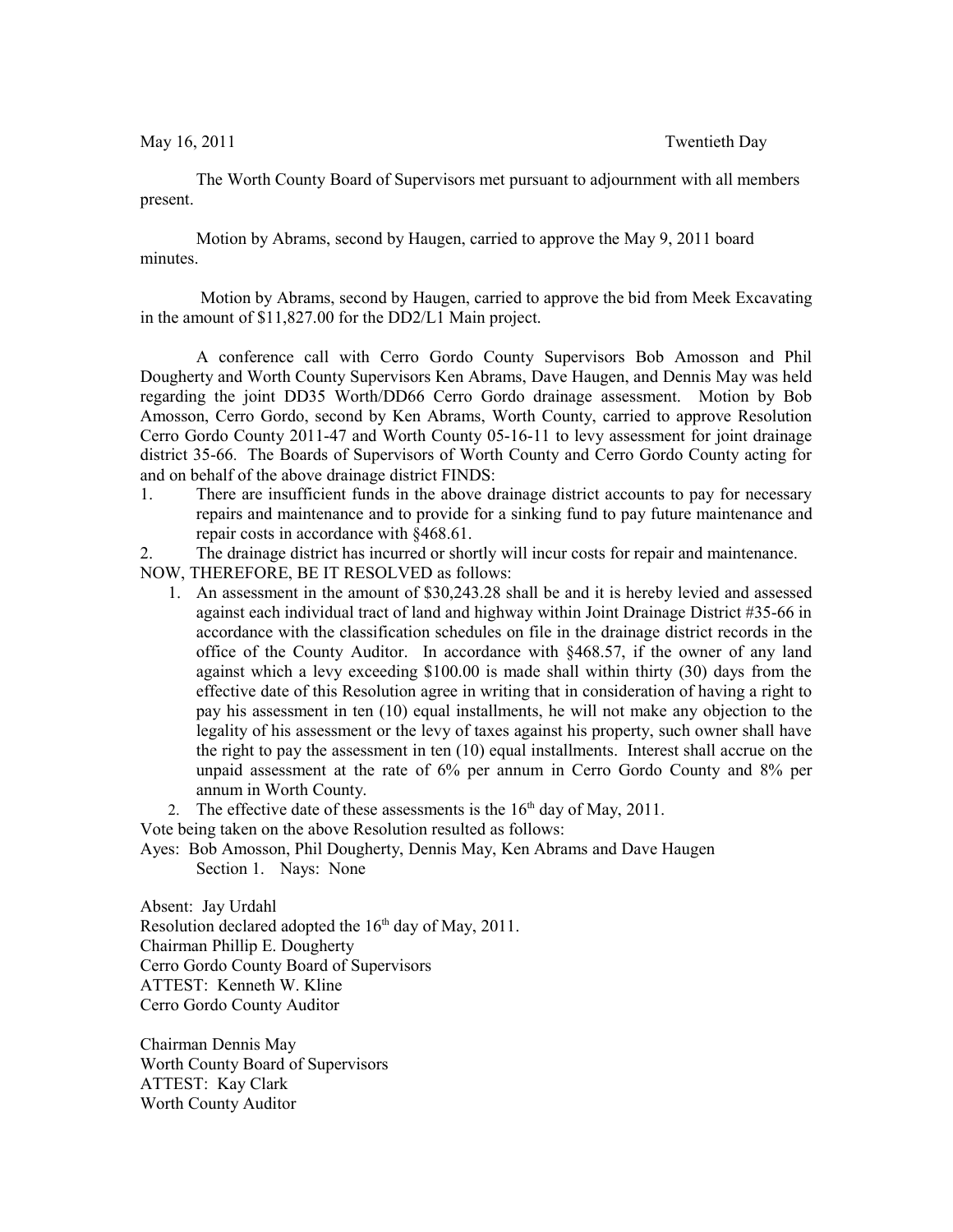Motion by Haugen, second by Abrams, carried to approve the drainage assessments: DD2/Main for \$35,500; DD3/L3 Upper Ditch for \$5,000; DD3/L11 for \$500; DD5/Main for \$10,000; DD6/Main for \$2,500; DD11/Main F for \$15,000; DD11/L58 for \$1,000; DD17 for \$3,000; DD17/L2D for \$3,000; DD34/Upper Main Tile for \$3,000; DD35 for \$30,000.

Motion by Haugen, second by Abrams, carried to approve the 2011 disallowances for homestead exemptions.

Motion Abrams, second by Haugen, carried to recess the regular board meeting.

Motion by Haugen, second by Abrams, carried to open the public hearing for taking action on the proposal to enter into a loan agreement in a principal amount not to exceed \$6,000,000 at 10:00 a.m. Public comment was heard.

Motion by Abrams, second by Haugen, carried to close the public hearing at 10:05 a.m.

Motion by Haugen, second by Abrams, carried to reconvene the regular meeting.

Motion by Haugen, second by Abrams, carried to recess the regular meeting until 4:00 p.m.

Motion by Haugen, second by Abrams, carried to reconvene the regular meeting at 4:00 p.m.

Motion by Abrams, second by Haugen, carried to approve Resolution #05-16-11A taking additional action to enter into a Loan Agreement, approving Bond Purchase Agreement and authorizing the use of a preliminary official statement in connection therewith

WHEREAS, the Board of Supervisors of Worth County, Iowa (the "County"), has heretofore proposed to enter into a loan agreement (the "General Obligation Urban Renewal Loan Agreement") in a principal amount not to exceed \$6,000,000 pursuant to the provisions of Sections 331.402 and 331.441 of the Code of Iowa for the essential county purpose of paying the cost, to that amount, of planning, undertaking, and carrying out projects in the Worth County Consolidated Urban Renewal Area consisting of the acquisition of certain property owned by Xenia Rural Water District and making an economic development grant in connection with construction of a rail loop north of the City of Manly, and, in lieu of calling an election therefor, the County has published notice of the proposed action, including notice of right to petition for an election, and no petition has been filed with the County Auditor asking that the question of entering into the General Obligation Urban Renewal Loan Agreement be submitted to the registered voters of the County; and

WHEREAS, it has been proposed that the County enter into the Loan Agreement with Northland Securities, Inc., Minneapolis, Minnesota (the "Underwriter") and issue \$5,500,000 General Obligation Urban Renewal Economic Development Bonds, Series 2011A (the "Bonds") in evidence of its obligations under the Loan Agreement; and

WHEREAS, a certain Bond Purchase Agreement (the "Bond Purchase Agreement") has been prepared setting forth the terms of the Bonds and the understanding between the County and the Underwriter, and it is now necessary to make provision for the approval of the Bond Purchase Agreement;